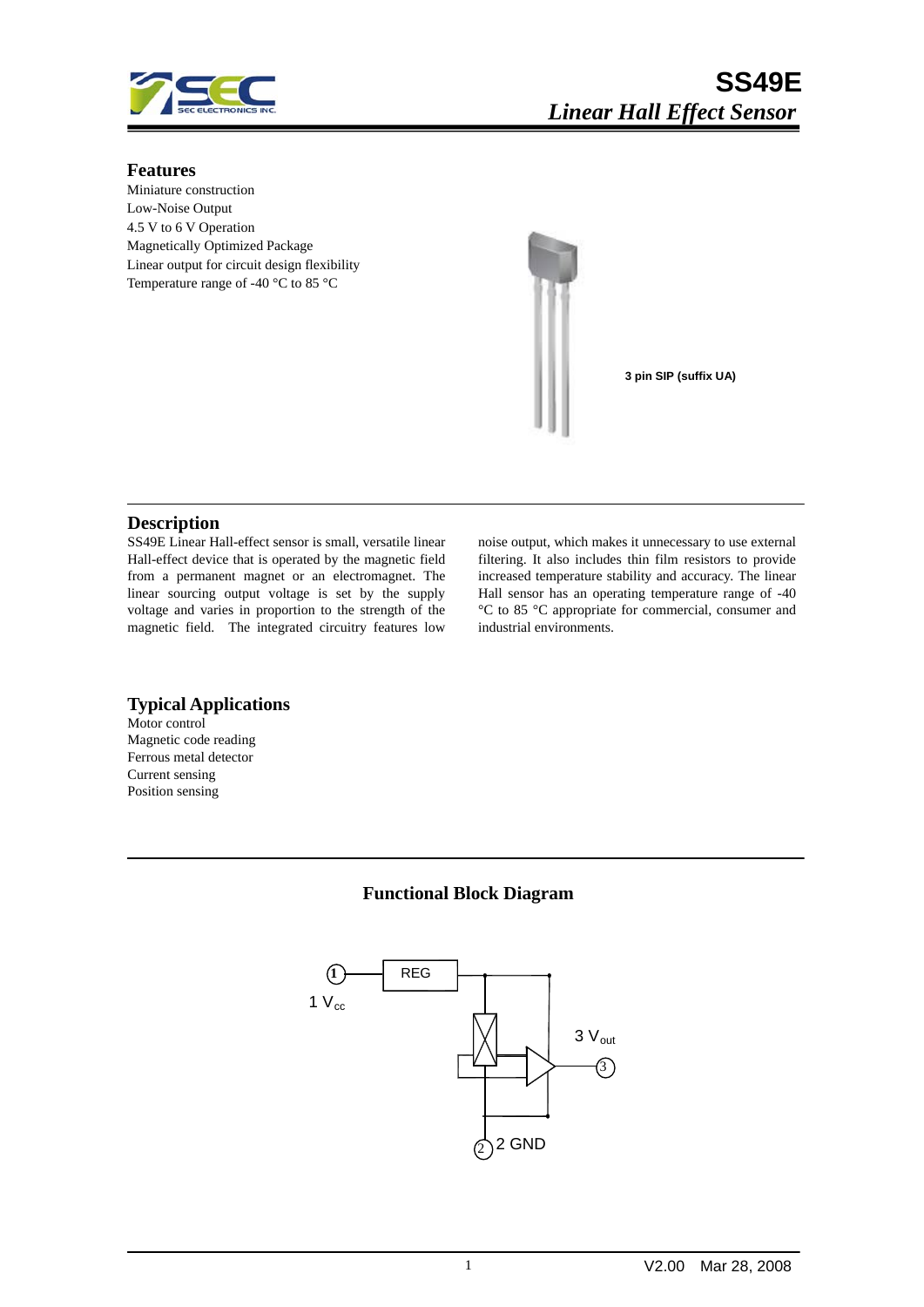

# **Pinning**



# **Pin Description**

| <b>Name</b> | No | <b>Status</b> | <b>Description</b> |
|-------------|----|---------------|--------------------|
| Vdd         |    |               | Power Supply       |
| Gnd         |    |               | IC Ground          |
| Output      |    |               | Output             |

# **Absolute Maximum Ratings**

| <b>Parameter</b>                   | <b>Symbol</b>    | Value          | Units |
|------------------------------------|------------------|----------------|-------|
| Supply Voltage (operating)         | $V_{CC}$         |                |       |
| <b>Output Current</b>              | 1 <sub>OUT</sub> |                | mA    |
| <b>Operating Temperature Range</b> |                  | $-40 - 85$     |       |
| <b>Storage Temperature Rang</b>    | lс               | $-65 \sim 150$ |       |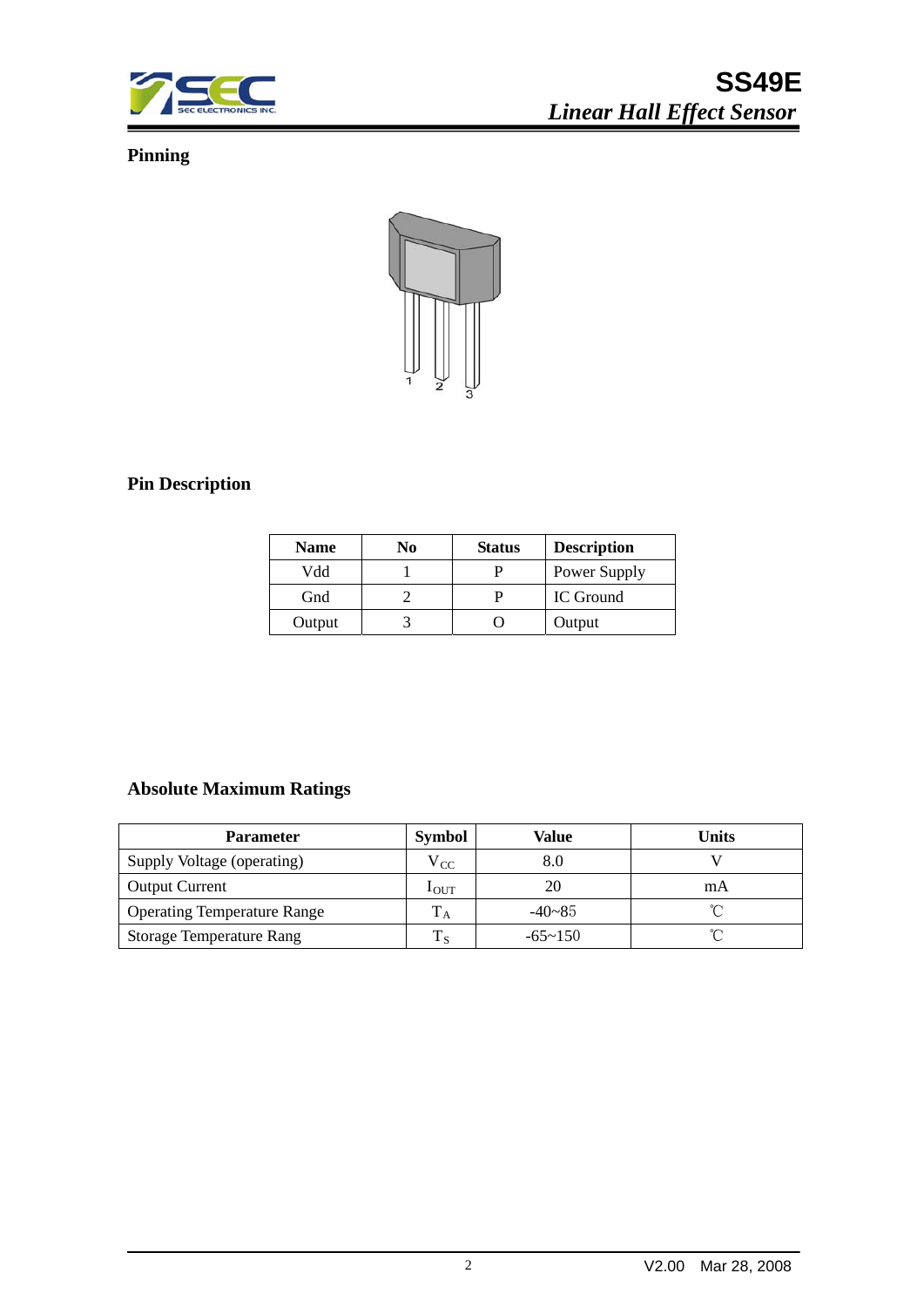

 $B = 0mT$ 

 $T_{\text{L}} = 25C$ 

 $5.5$ 

6

# **Electrical Characteristics**(**TA =25**℃,**VCC =5.0V**)

| <b>Parameter</b>         | <b>Symbol</b>    | <b>Test Conditions</b> | Min  | Typ  | <b>Max</b> | Units |
|--------------------------|------------------|------------------------|------|------|------------|-------|
| Operating voltage        | $V_{CC}$         | Operating              | 3.0  |      | 6.5        | V     |
| Supply current           | $I_{CC}$         | Average                |      | 4.2  | 8.0        | mA    |
| <b>Output Current</b>    | $I_{\rm OUT}$    |                        | 1.0  | 1.5  |            | mA    |
| Response Time            | Tack             |                        |      | 3    |            | uS    |
| Quiescent Output Voltage | Vo               | $B=0G$                 | 2.25 | 2.5  | 2.75       | V     |
| Sensitivity              | $\triangle$ Vout | $Ta=25^{\circ}C$       | 1.6  | 1.8  | 2.0        | mV/G  |
| Min Output Voltage       |                  | $B = -1500G$           |      | 0.86 |            | V     |
| Max Output Voltage       |                  | $B=1500G$              |      | 4.21 |            | V     |

### **Performance Characteristics**

8

Supply current  $\begin{pmatrix} mh \\ m \end{pmatrix}$ <br>  $\begin{pmatrix} a & b \\ c & d \end{pmatrix}$ 

 $5.00$ 





5

Operating voltage